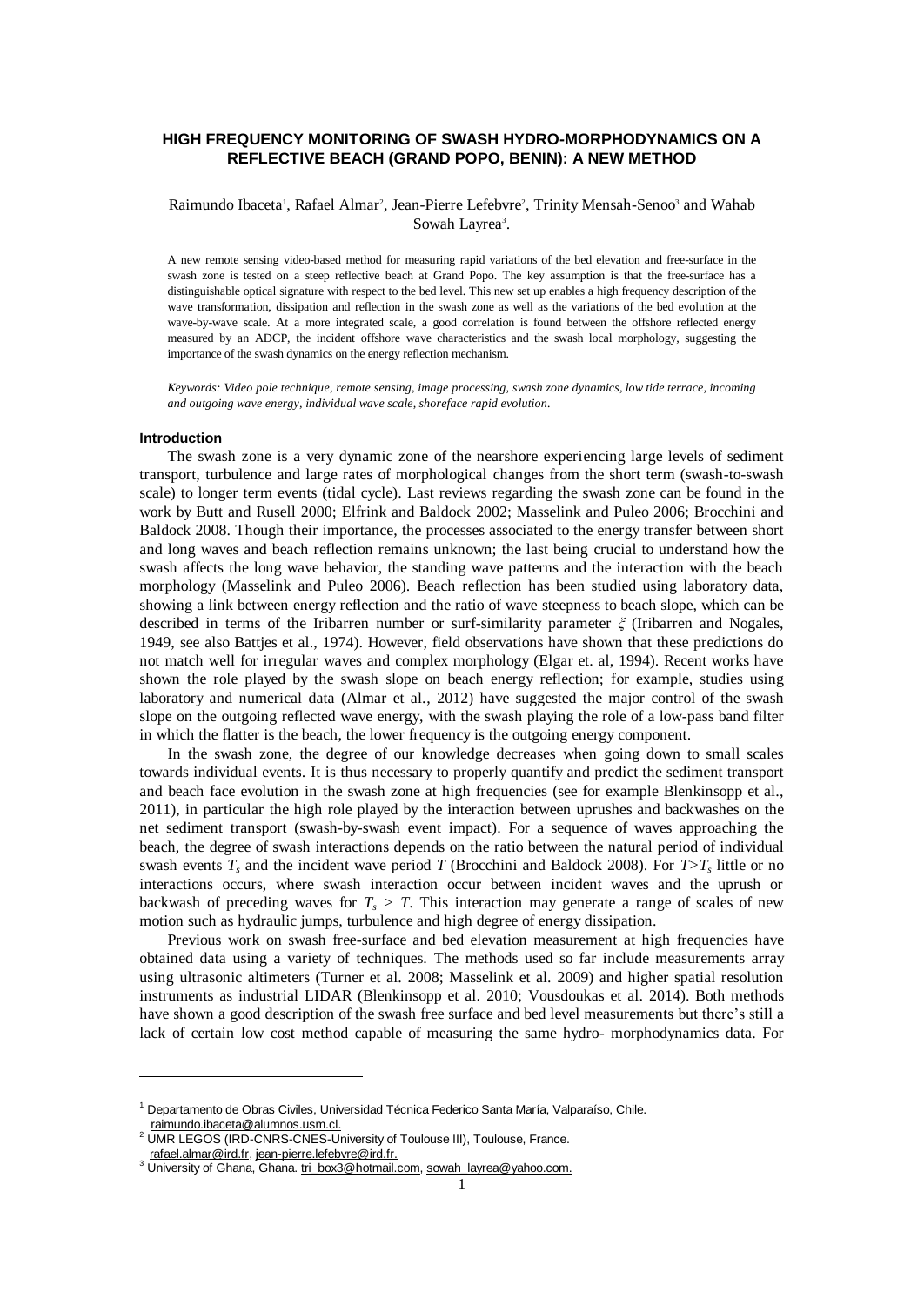instance, both instruments explained above have a cost of the order of US\$5000 (LIDAR) and US\$450 for each ultrasonic bed level sensor.



**Figure 1. a) Bight of Benin. b) Long term video system. c) Overview of Grand Popo beach taken by the long term system video camera.**

In this paper, we introduce and show the capabilities of a new remote sensing technique based on video poles to measure the swash free-surface and bed evolution at high frequencies. We first present the study site and the experimental setup, which includes the description of the new method. Preliminary results on swash zone elevation variations are shown for different types of individual swash events. We present results based on offshore ADCP measurements of wave energy reflection and its relation with the local swash zone slope. Finally, some concluding remarks and perspectives on the use of the video pole technique in better understanding swash-induced energy reflection are given.

#### **Study Site, Instruments and Measurements**

A field study was conducted from 17 to 28 February 2013 at Grand Popo beach (6.2°N, 1.7°E, Fig. 1a; see Almar et al., 2014a) in Benin, Gulf of Guinea, midway (80 km) between Cotonou (Benin's capital) and Lomé (Togo). Grand Popo is representative of the beaches of the bight of Benin, presenting a storm free open wavedominated (ECMWF 1957-2013 annual wave average *Hs*=1.36 m,  $T_p=9.4$  s, *Dir* = S-SW) and microtidal environment (0.3 to 1.8 m for neap and spring tidal ranges respectively) exposed to long swells generated at high latitudes in the South Atlantic with an oblique incidence of 15° to 20°. The beach presents an alongshore uniform low-tide terrace and a steep high tide reflective part characterized by a persistent cuspate pattern  $(L \sim 30 \text{ m})$ . Sediment is medium sized ( $D_{50}$ =0.6 mm) and an eastward littoral drift of 400 up to 1000  $m^3$ /year has been reported in the literature (Blivi et al. 2002), driven by the typical oblique incident waves.

The deployments were designed both to measure beach changes continuously from the short timescale (swash event) to longer time scale (~tide). The swash zone was instrumented using a new low cost remote sensing monitoring system (introduced in next section). Incident and reflected energy were measured with an ADCP (RDI WORKHOUSE) moored offshore at 10 m depth. Other measurements carried out include surf zone currents by means of human drifters (Castelle et al. 2014), a bathymetric survey conducted the last day of the experiment using an echosounder (GARMIN GPS MAP526S) and daily shoreface surveys (Senechal et al. 2014) using a GPS (TOPCON). Finally, a permanent long-term video system (camera VIPOTEK IP7361, 1600x1200 pixels) was deployed at 15 m above MSL at the top of a semaphore of the Benin Navy, at 80 m from the shore (Figs. 1b,c and 2a).

# **Swash measurements and data processing**

The swash experimental setup consisted in 2 cross-shore transects (Fig. 2a) of black-painted wooden poles (Figs. 2b,c), at the horn and bay of a cusp system. Each transect had up to 7 poles positioned every 4 m approximately. For each transect, a high definition camera (SONY HDR-CX 250, 1920x1080 pixels) was used to monitor the swash zone with an acquisition rate of 25 Hz during 5 days (from 22 to 26 Feb. 2013) for an almost complete tidal cycle each day. Each transect of the video pole method (camera + poles) costs about US\$250. Pole's location (blue points in Fig. 3a) are automatically extracted from the images and recomputed every 10 s to cope with possible small movements of both camera and poles.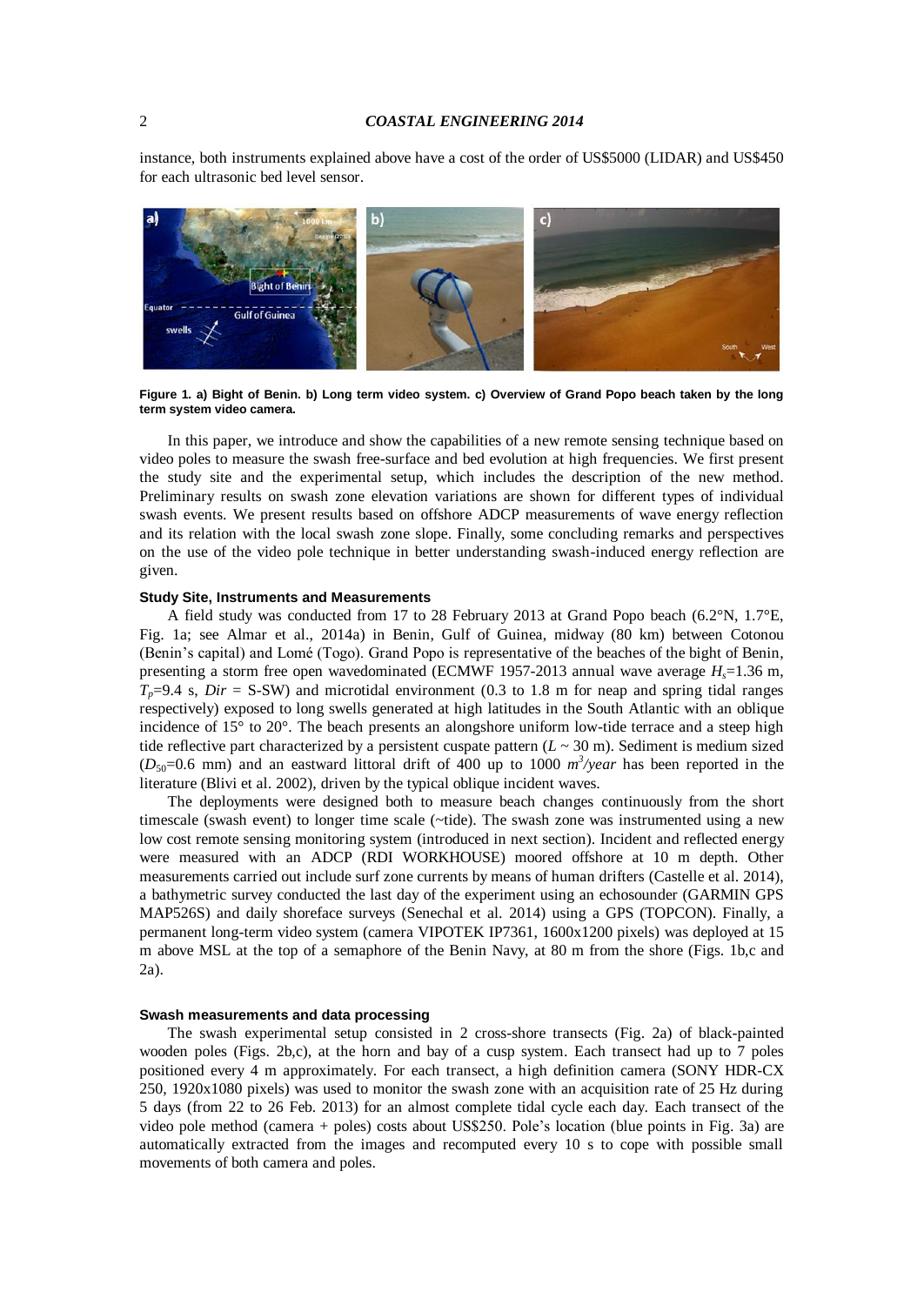# *COASTAL ENGINEERING 2014* 3



**Figure 2. a) Long term camera overview. b) Poles and camera deployment to measure swash hydromorphodynamics. c) Pole's deployment detail.**

Timestack images are generated for each pole along its vertical direction as shown in Fig. 3b. RGB(Red, Green, Blue) timestacks images are converted into binary matrix (Figs. 3b,c,d). The automatic detection of the bed and water interface relies on the identification of abrupt change of pixel intensity at water-pole and bed-pole transitions. Small differences between detected bed and real bed level are corrected manually when necessary. A final representation of 3 swash events timestack for one single pole is shown in Fig. 3e. The rectification from pixel coordinates to real world coordinates is done considering the thickness of reference of known width; the pole's diameter in this case (3 cm). The vertical levels are georeferenced using the pole's top positions, measured using an RTK GPS right before the beginning of the swash measurements.

A complete validation of this new method is part of an ongoing work carried out comparing the swash free-surface and bed level measurements with conventional instruments such as pressure sensors, LIDAR and ultrasonic bed level sensors. A comparison with LIDAR and pressure sensors can be found in Almar et al. 2014b,c. A comparison with GPS measurements of the bed level is presented in the next section.



**Figure 3. a) Typical camera overview. The purple line represents a stack line used to detect every pole position automatically. b) Original timestack of 3 swash events (app. 300 pixels representing 300 extracted lines.) c) Pixel intensity. d) Binary matrix e)Timestack with (red) detected contour and (green dashed) corrected countour.**

# **RESULTS**

# **Comparison of the bed evolution with GPS measurements**

A comparison is done between the bed level evolution at 3 poles using co-localized GPS measurements for a 90 min time-series where, every single swash event impact was detected from video. A -single swash event is identified using the definition proposed by Blenkinsopp et al. (2011); the elevation between two different intervals of constant height representing the dry bed level. With this definition, swash events are automatically detected identifying the initial and final time and elevation  $A(t_a,z_a)$  and  $C(t_c,z_c)$ , respectively, as shown in Figs. 4a,b,c. The bed level variation using both methods is computed using the following expression, where  $\tau$  is the period of time considered (90) minutes) and n is the number of swash events detected over  $\tau$ .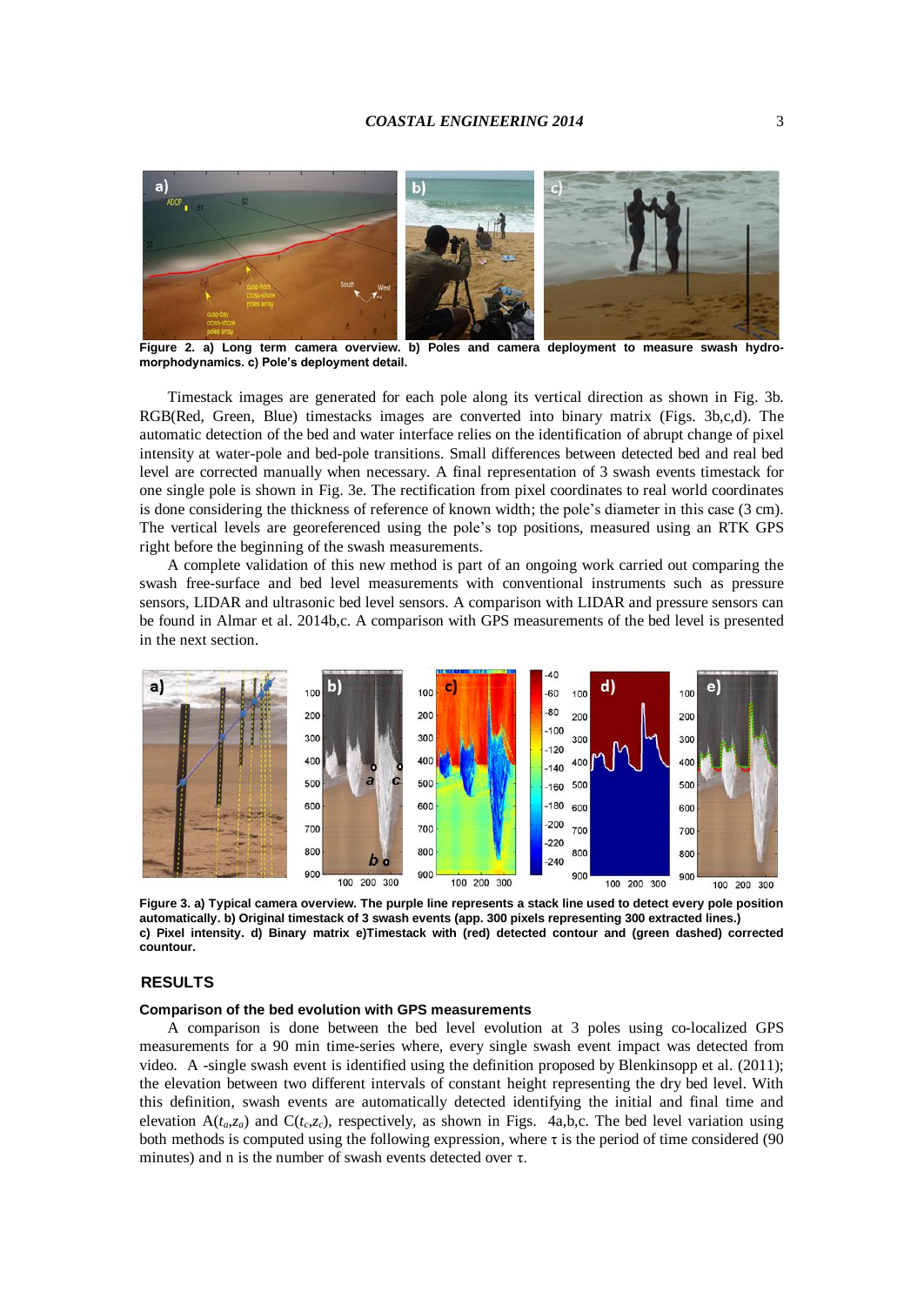$$
\Delta z_{video} = \sum_{i=1}^{n} (z_{ci} - z_{ai})
$$
\n(1)

The bed level change at 3 poles location using GPS is measured twice over  $\tau$  and compared with the video measurements, achieving the results presented in Table 1.

| Table 1. Comparison between GPS and video pole measurements of the bed evolution. |     |                              |                            |
|-----------------------------------------------------------------------------------|-----|------------------------------|----------------------------|
| pole                                                                              |     | $\Delta z_{r \, video}$ (cm) | $\Delta z_{\tau GPS}$ (cm) |
|                                                                                   | 41  | -0.9                         |                            |
|                                                                                   | 109 | 0.8                          |                            |
|                                                                                   | 205 |                              |                            |

As shown in the Table 1, a good agreement between erosion (pole 6) and accretion patterns (pole 7 and 8) are found.



**Figure 4. a) 90 minutes timeseries for a single pole. b) Identification of swash events, initial and final times. c) Detail of 9 swash events. d) GPS measurements of the bed elevation.**

# **Description of swash events**

As an illustration of the new technique, some typical swash events observed during the field study were studied with reference to the Figures 5a and 5b and with the type of swash events described by Brocchini and Baldock (2008). Three characteristics times in a swash events can be deducted from a time stack; the time when the uprush reaches a given pole  $(t_a)$ , the time  $(t_b)$  corresponding to the maximum reach of the swash (run up) and the end  $(t_c)$  of a swash event for the corresponding pole, as shown in figure 3b.

- Free swash event (Fig. 5b,  $13:20:54 13:21:05$ ): These events are characterized by a regular shape with an initial bore travelling shoreward, conserving its shape up to the point of maximum extension as its height and velocity decrease. Flow reversal may begin prior to the time of maximum run up, due to gravity and without being influenced by the next incident wave.
- Swash interactions (Fig. 5b,  $13:20:32 13:20:45$ ): The interaction between a backwash and the next uprush can happen when  $Ts > T$ . This interaction tends to hinder the uprush extension concentrating high levels of turbulence over a narrow area. As the hindering by the backwash ceases, the uprush propagates shoreward but along a reduced extensions since the energy has been dissipated during the interaction. This mechanism was observed several times and it is related to the beach steep profile which produces interaction between uprushes and backwashes and not following uprushes, responsible of the typical infragravity motion of gently sloping beaches.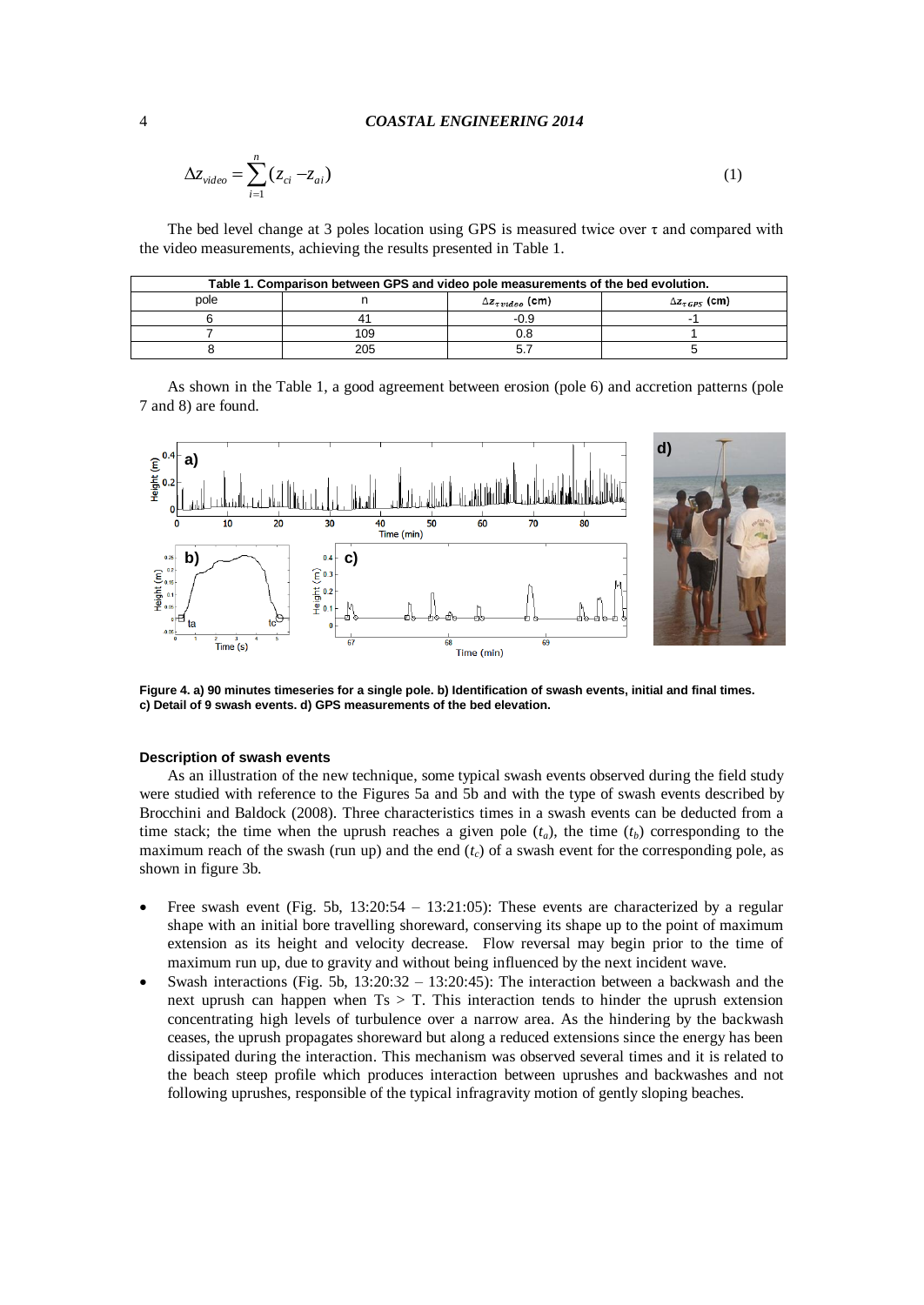

**Figure 5. a) Time stack of the pole 12 (located most offshore) and its corresponding free-surface and bed elevation detection. b) Propagation of the bore along the cross-shore extension.**

 Two dimensional interaction (Fig. 5b, 13:22:08 – 13:22:13): It was common to see interactions coming from the beach cusp-horn as an alongshore flow. This is observed on the elevation time series as quasi uniform shape and constant elevation events because of the alongshore local slope nearly constant on the direction of this secondary interaction. While the lower part of the beach was alongshore uniform, it was rather 3D and irregular at the upper shoreface due to the presence of cusps which induced this kind of 2D interactions.

The Fig. 6 shows 6-min timestacks for transect at the beach cusp bay (Fig. 6a) and horn (Fig. 6b) at the same moments. Upper panels show a cross-shore timestack generated by extracting a line along the cross-shore direction passing beside the pole's bottom. Lower 3 images represent the cross-shore propagation of the bore for 3 poles at both alongshore positions. It can be seen on the cross-shore timestacks that same offshore hydrodynamics produce different run up extensions. This induces a different behavior of the change of bed level ( $\Delta z$  at swash event scale) along the horn and bay profiles. For instance, individual values of  $\Delta z$  follow different patterns along the cross-shore direction and throughout the alongshore direction for moments of time between 1 and 2 min. Our studies show the crucial importance of swash interactions, bore celerity and local bed level explaining the variability of  $\Delta z$  as pointed out by Ibaceta et al. (2014). The latter will be further investigated.



**Figure 6. a) Cross-shore timestack at the beach cusp (upper panel) and cross-shore bore propagation for 3 consecutive video poles. Yellow lines stand for the cross-shore pole's position. b) Cross-shore timestack at the beach horn (upper panel) and cross-shore bore propagation for 3 consecutive video poles.**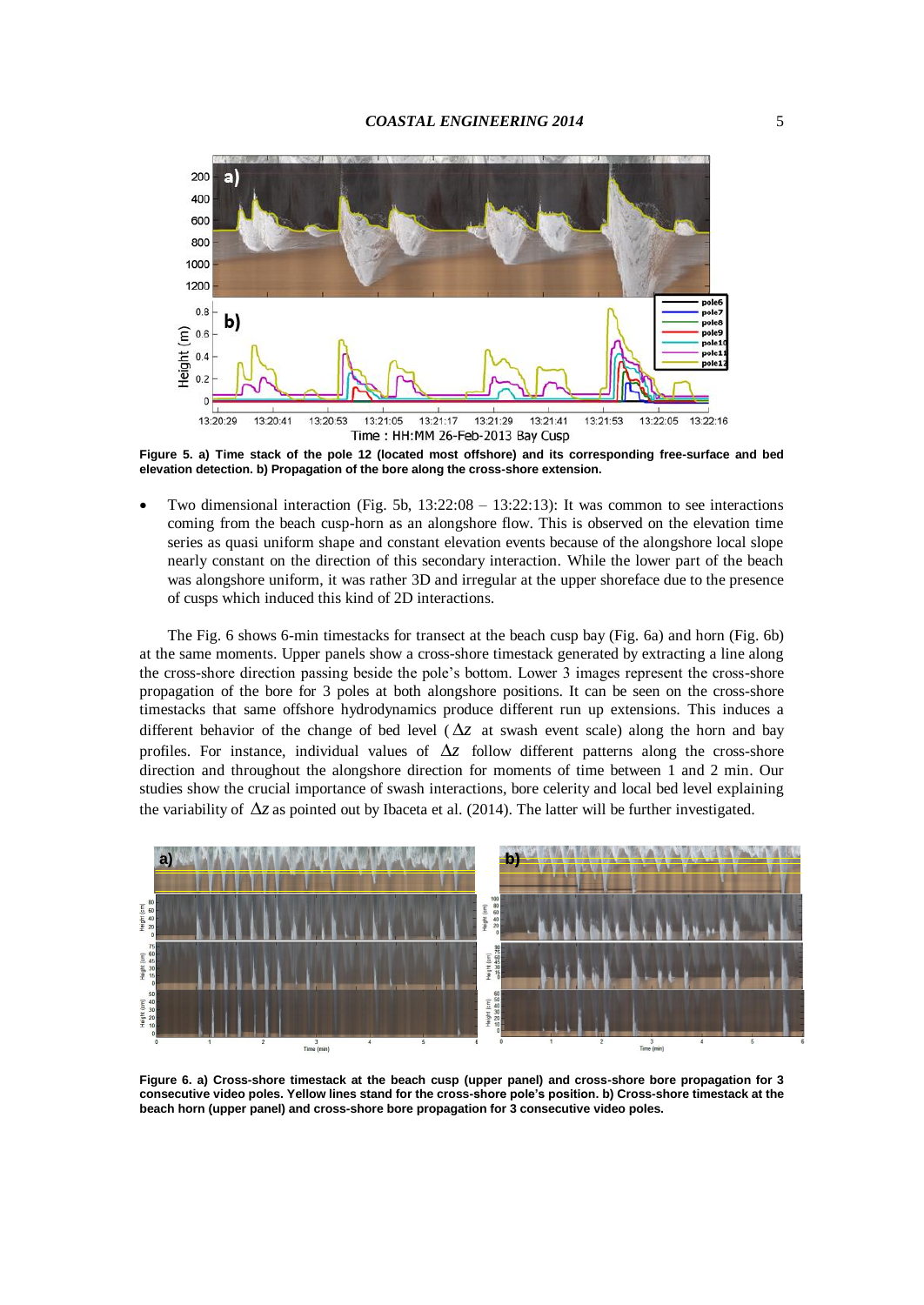#### **Swash slope variation**

It is possible to measure the variation of the shoreface with the video pole method. Fig. 7a shows the shoreface evolution over 200 min along 6 poles (vertical black grids). The lower part of the beach experiences accretion and the upper part erosion patterns. Fig. 7b presents the same procedure for a longer time scale, where the evolution of the bed level during 6 hours for pole 7 (most shoreward) to pole 11 (most seaward) is shown. Shoreward poles experience net erosion whereas the seaward poles experience a net accretion pattern, resulting in a decrease of the mean beach slope.



**Figure 7. a) Beach profile variation over 200 min measured at pole's position. Solid black line stands for t = 0 min measured with GPS and solid red line stands for the final profile measured after 200 min with video poles. Vertical points stand for the pole's positions. Even though the shorefaces are shown every 40 min, the video pole method is able to represent its variation at higher frequencies (swash-to-swash scale). b) Variation of the bed level along a cross-shore transect. Values between every pole are interpolated.** 

### **Role of the swash on energy reflection**

Fig. 8a shows a time series of outgoing to the incident energy ratio *Eout/Einc* measured by the ADCP. A visual analysis of this figure evidences that most of the local peaks of the energy ratio coincide with high tide measured with ADCP (series not shown here). This suggests a relation between the swash local morphology and the energy ratio, since Grand Popo has a typical steep reflective upper shoreface and a rather dissipative gently sloping low tide terrace, as shown in Fig. 8b.



**Figure 8. a) Timeseries of the outgoing energy to the incident energy over the experiment extension. b) Alongshore averaged profile for the complete experiment, measured with GPS and echosounder. Z=0 m is the mean water level (solid blue line) and dashed blue lines are spring high and low tide levels.**

With this in mind and based on previous knowledge of the Iribarren number as an important parameter on beach energy reflection, we investigate the relation between the outgoing energy and hydro-morphodynamics parameters. A multilinear regression is used in order to describe the energy reflection in terms of the local morphology and the incident energy. The model is defined as  $Y=b_1X_1$  +  $b_2X_2 + ... + b_nX_n$ , where  $b_n$  are the regression coefficients,  $X_n$  are the input parameter timeseries and *Y* the target timeseries to be modeled. A linear reconstruction of the parameter  $E_{out}/E_{inc}$  is done in terms of a proposed modification of the Iribarren number, using the local swash slope *β* instead of the surf zone slope. The modified Iribarren number was calculated using ADCP measurements of the offshore incident energy and the GPS measurements of the swash slope. Figure 9a shows the linear reconstruction and the figure 9b a scatter plot of the energy ratio to the local Iribarren number  $(R^2=0.78)$ , underlying a good agreement and consequently the high role played by the swash on the energy reflection.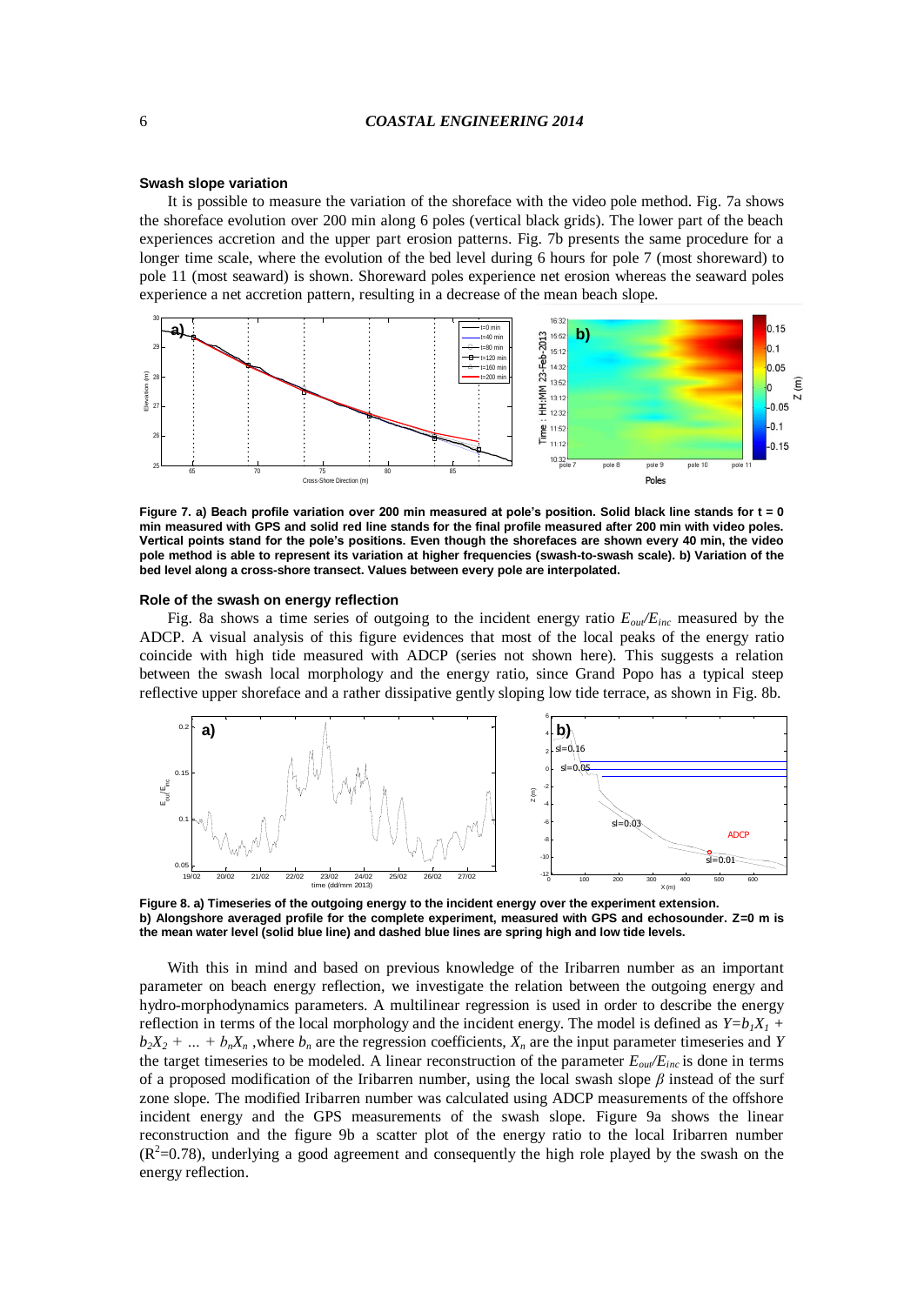

**Figure 9. a) Timeseries of the outgoing energy to the incident energy (black) and the corresponding linear reconstruction in terms of the local modified Iribarren number (red). b) Scatter plot of the energy ratio to the local Iribarren number.**

# **Conclusions**

The new video pole technique provides a good description of wave transformation and shoreface evolution at the wave-by-wave scale and at longer scales (hours). Advantages of this new method include its very low cost, easy deployment setting and accuracy  $(0(10^{-3})$  m). The possibility of having the raw video recorded also facilitates the understanding of the physical phenomena involved when studying the time series of bed level and free-surface elevation since it is possible to check the images when necessary. The main disadvantage of the method is the limited spatial resolution which depends on the number of poles deployed.

A good agreement is found between the local swash slope and the incident and reflected energy measured offshore, suggesting the important role played by the swash on the energy reflection. This is of high importance for nearshore energy balance. For instance, most of the regional nearshore models do not include wave reflection, which in turn might result in underestimating the value of Hs up to 10% as pointed out by Ardhuin and Roland 2012. As a consequence, if swash zone is key in energy reflection, further research will focus in having an estimation of this swash slope by means of equilibrium concepts between hydrodynamics and local morphodynamics.

Future investigation involving the new method includes data collected during a second field experiment conducted in March 2014 at Grand Popo, where up to 18 poles positioned every 1 (m) were deployed, allowing a better macro scale description of the wave transformation and impact on beach morphology. A micro current profiler was deployed to measure high frequency velocities and suspended sediment transport in complement to video measurements. Moreover, a complete validation of the method is being carried out using data of different sandy beaches such as Nha Thrang, Vietnam (wind-waves dominated, intermediate beach) and Mataquito and Reñaca in Chile, a dissipativeintermediate and reflective beach, respectively, both exposed to long energetic swells.

### **Acknowledgements**

The field study was funded by the INSU LEFE and EC2CO programs, the IRD and the UNESCO co-chair CIPMA. RI thanks the CNRS' grant to do an internship at LEGOS and for the expenses needed to attend the ICCE 2014. RI thanks also the Chilean project FONDAP 2011 No 15110017 (CIGIDEN).

# **References**

- Almar R., Cienfuegos R., Gonzalez E., Catalán P., Michallet H., Bonneton P., Castelle B and Suarez L., 2012. Barred-beach morphological control in infragravity motion. *Proceedings of the International Conference on Coastal Engineering*, 1-6 July 2012, Santander, Spain.
- Almar R., Hounkonnou N., Anthony E., Castelle B., Senechal N., Laibi R., Mensah-Senoo T., Degbe G., Quenum M., Dorel M., Chuchla R., Lefebvre J.P., du Penhoat Y., Layrea W.S., Zodehougan G., Sohou Z., Addo K., Ibaceta R. and Kestenare E., 2014a. The Grand Popo beach 2013 experiment, Benin, West, Africa: from short timescale processes to their integrated impact over long-term coastal evolution". *Proceedings of the International Coastal Symposium 2014*, Durban, South Africa.

Almar R., Catalán P., Ibaceta R., Blenkinsopp C., Cienfuegos R., Villagrán M., Aguilera J.C. and